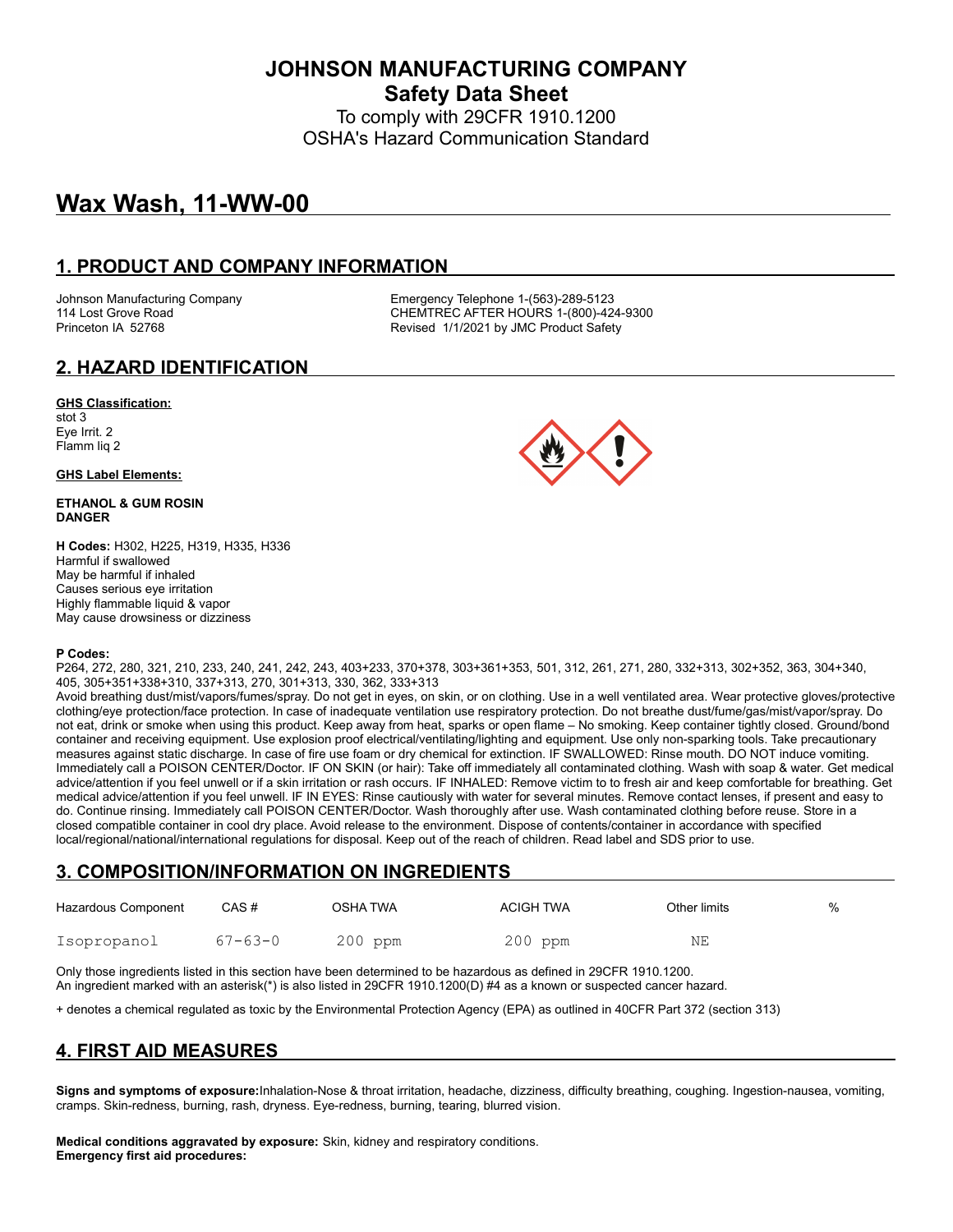Skin: Flush with water immediately - Seek medical attention if necessary

Eyes: Flush with water for 15 minutes - Seek medical attention

 Ingestion: DO NOT induce vomiting, drink large amounts of water - seek medical attention. Never give anything by mouth to an unconscious person Inhalation: Remove to fresh air. Support respiration if required - Seek medical attention

## **5. FIREFIGHTING MEASURES**

**Extinguishing media**: dry chemical. **Special fire fighting procedures**: use self sustaining respiratory suit. **Unusual Fire and Explosion Hazards**: May release carbon monoxide, carbon dioxide.

## **6. ACCIDENTAL RELEASE MEASURES**

**Methods and materials**: Flush into chemical sewer or soak up with a suitable absorbent. Wear adequate protection as described in section 8. **Environmental Precautions:** Avoid release to the environment. Collect spillage.

## **7. HANDLING & STORAGE**

Wash thoroughly after use. Wash contaminated clothing before reuse. Store in a closed corrosive resistant container, with corrosive resistant liner, in cool dry place. Keep out of the reach of children. Read label and SDS prior to use.

## **8. EXPOSURE CONTROLS/PERSONAL PROTECTION**

**Occupational Exposure Limit Values:** See section 3. Respiratory Protection (type): Organic mask required for fumes above TWA. Ventilation: Local Exhaust preferred Special: NE Mechanical: OK Other: NE Protective Gloves: plastic or rubber Eye Protection: Goggles or face shield Other Protective Clothing or Equipment: as required to avoid contact. Work/Hygienic Practices: Wash after use. Follow good industrial hygienic practices.

## **9. PHYSICAL AND CHEMICAL PROPERTIES**

Boiling Point: 172 F Specific Gravity: 0.82 Vapor Pressure (mm Hg): 40 Melting Point: NE Vapor Density: 1.6 Evaporation Rate: 1.6 (butyl acetate=1) Solubility in water: 100% pH: NE Flash Point: 55 F (TOC) Flammable Limits: lel: 3.3% uel: 19% Appearance and odor: Pink Liquid, alcohol odor.

## **10. STABILITY AND REACTIVITY**

**Stability** : STABLE Conditions to avoid : none

**Incompatibility (materials to avoid)**: strong bases & acids, oxidizers, sulfides, halogens. **Hazardous Decomposition or Byproducts (incomplete combustion)**: May release carbon monoxide, carbon dioxide. **Hazardous Polymerization**: WILL NOT OCCUR Conditions to avoid: none

### **11. TOXICOLOGICAL INFORMATION**

**Routes of entry: Inhalation: yes Skin: no Ingestion: yes** 

**Health Hazards (acute and chronic):** Contact with material, mist or fumes may cause skin, eye and respiratory tract irritation. Ingestion may cause digestive tract irritation. Dense vapor concentrations may present asphyxiation hazard. Excessive inhalation and ingestion may result in eye effects including blindness. Gross inhalation and ingestion may be toxic and can result in death. May be mutagenic in lab animals. Chronic exposures can result in liver, nervous and respiratory system effects. Studies show that potential health risks may vary by individual. Always minimize exposure as a precaution.

**Carcinogenicity:** not determined NPT? no IARC Monographs? no

### **12. ECOLOGICAL INFORMATION**

**Toxicity:** NE **Persistence & Degradability:** NE **Bio-accumulative Potential:** NE **Mobility in Soil:** NE **PBT & vPvB Assessment:** NE **Other Adverse Effects:** NE